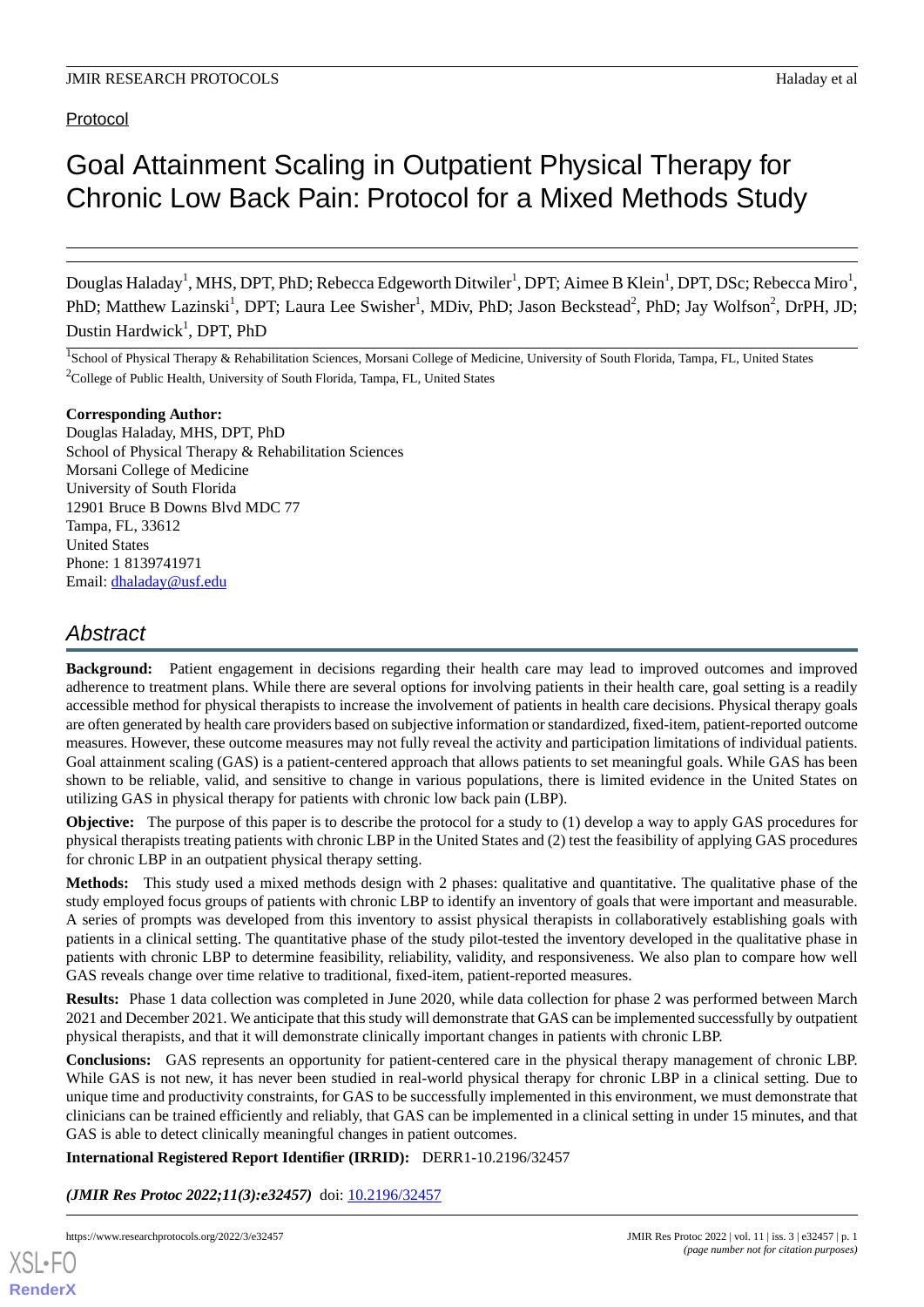#### **KEYWORDS**

goal attainment scaling; goal setting; low back pain; chronic pain; physical therapy; patient engagement; adherence; rehabilitation; physical therapist

## *Introduction*

The patient experience and patient-centered care are the core of the Institute for Healthcare Improvement's "Triple Aim" (eg, population health, experience of care, and per capita cost) for optimizing the performance of health systems in the United States [\[1\]](#page-6-0). Patient engagement in decisions regarding their health care may lead to improved outcomes and improved adherence to treatment plans  $[2,3]$  $[2,3]$  $[2,3]$  $[2,3]$ . The interaction between the patient and provider is an essential element of patient-centered care [[4\]](#page-6-3). The qualities of these interactions may best be judged by patients themselves. Patients value providers who listen to them, share information via dialogue, and consider their individual preferences in management of their health conditions [[5\]](#page-6-4). In physical therapy, patients are satisfied if their physical therapist communicates effectively and spends adequate time explaining treatment options throughout the course of care [\[6](#page-6-5)]. Furthermore, outcomes and perceived quality of care may improve when patients are actively engaged in their own care [\[7](#page-6-6)].

While there are several options for involving patients in their health care, goal setting is a readily accessible method for physical therapists to increase the involvement of patients in health care decisions. Goal setting is an important part of physical therapy in episodes of care and in direct interventions, but the practice and implementation of goal setting is varied across the profession [[8](#page-6-7)]. When physical therapists set goals, it is an opportunity to involve patients and to design interventions that consider individual patient needs [[7](#page-6-6)].

Physical therapy goals are often provider generated and based on subjective information or standardized, fixed-item, patient-reported outcome measures [\[9](#page-6-8)]. However, these outcome measures may not fully reveal the activity and participation limitations of individual patients. As individuals have varied needs, their goals may not be identified by standardized measures, and therefore a patient's particular goals may not be reflected in provider-directed goals. We have investigated patients' views on whether pain, disability, and recovery measures are meaningful and have found that people with chronic low back pain (LBP) feel that standard measures used to classify patient goals do not reveal what is meaningful to them. Participants in focus groups often state that the standard outcome measures do not capture the fluctuating nature of symptoms or assess improvements in more active pursuits and often do not reveal the complex nature of social roles. While standardized outcome measures are useful for comparing populations, they may be of limited value when assessing individual patient-centered goals [\[9](#page-6-8)].

There are several patient-centered approaches used to involve patients in setting meaningful, individualized goals, including the Canadian Occupational Performance Measure, goal attainment scaling (GAS), and self-identified goals assessment [[10](#page-6-9)[-12](#page-6-10)]. GAS has been identified as one of the most time-efficient and reliable ways to involve patients in goal

generation during clinical care in real-world settings [[11\]](#page-6-11). GAS procedures are highly variable, with little consensus on the time needed to complete them in clinical practice. The reported time to complete the GAS process ranges from 5 minutes to 60 minutes [\[13](#page-6-12)[-15](#page-6-13)]. This range in time to complete may be due to variations in GAS methods, such as the extent of patient involvement, family involvement, and whether GAS was completed by a team or an individual provider. In addition, setting specific goals may be more time-consuming in certain patient populations.

During GAS, patients are engaged in a dialogue to set specific, measurable, achievable, realistic, relevant, and time-based (SMART) goals [[16\]](#page-7-0). Physical therapists often write goals using the SMART format and are well versed in writing SMART patient goals. The GAS procedure involves a discussion between the patient and provider about patient-directed goals and expected outcomes of treatment. This provides an opportunity for physical therapists to capture fluctuating pain levels, specific activities, and complex social responsibilities that are important to patients. The GAS process is readily accessible, free, and follows defined stages (ie, identifying goals, weighting goals, identifying expected outcomes, establishing a baseline score, and judging actual outcome versus expected outcome at follow-up) [[11\]](#page-6-11). In contrast to standardized, fixed-item, patient-reported outcome measures, GAS generates a T score, which provides a numerical outcome of achievement that can be used for goals across the domains of the International Classification of Functioning, Disability, and Health (ICF) with varying difficulty, importance, and expected achievement [[17\]](#page-7-1). The individualized outcome generated from GAS may prove helpful in enhancing traditional methods of collecting outcome measures and setting goals.

GAS is helpful when comparing heterogenous patient populations, who may have complex presentations and backgrounds [\[17](#page-7-1)]. Therefore, most of the literature related to applying GAS describes findings in a rehabilitation setting with pediatric patients or patients with neurological deficits [\[17](#page-7-1),[18\]](#page-7-2). Recently, GAS has been applied in patients with chronic LBP [[2](#page-6-1)[,9,](#page-6-8)[19](#page-7-3)[-22](#page-7-4)], as patients with chronic LBP have varying clinical presentations, severity levels, and treatment options [[23\]](#page-7-5). Considering that LBP is the most common reason patients seek physical therapy in an outpatient setting [[24](#page-7-6)] and that it is one of the most common causes of disability in the United States [[25](#page-7-7)[-27](#page-7-8)], patients with chronic LBP may be an ideal population for assessing the feasibility of GAS in a physical therapy outpatient setting. While there is evidence for the reliability, validity, and feasibility of GAS procedures [\[17](#page-7-1)], there is limited evidence in the United States about physical therapist use of GAS in the management of patients with chronic LBP. Furthermore, a recent systematic review found significant variability in GAS procedures used for patients with LBP and recommended development of a standardized approach and training for clinicians applying GAS [\[28](#page-7-9)]. GAS is a promising method of focusing on patient-centered outcomes and goals,

 $XS$  • FO **[RenderX](http://www.renderx.com/)**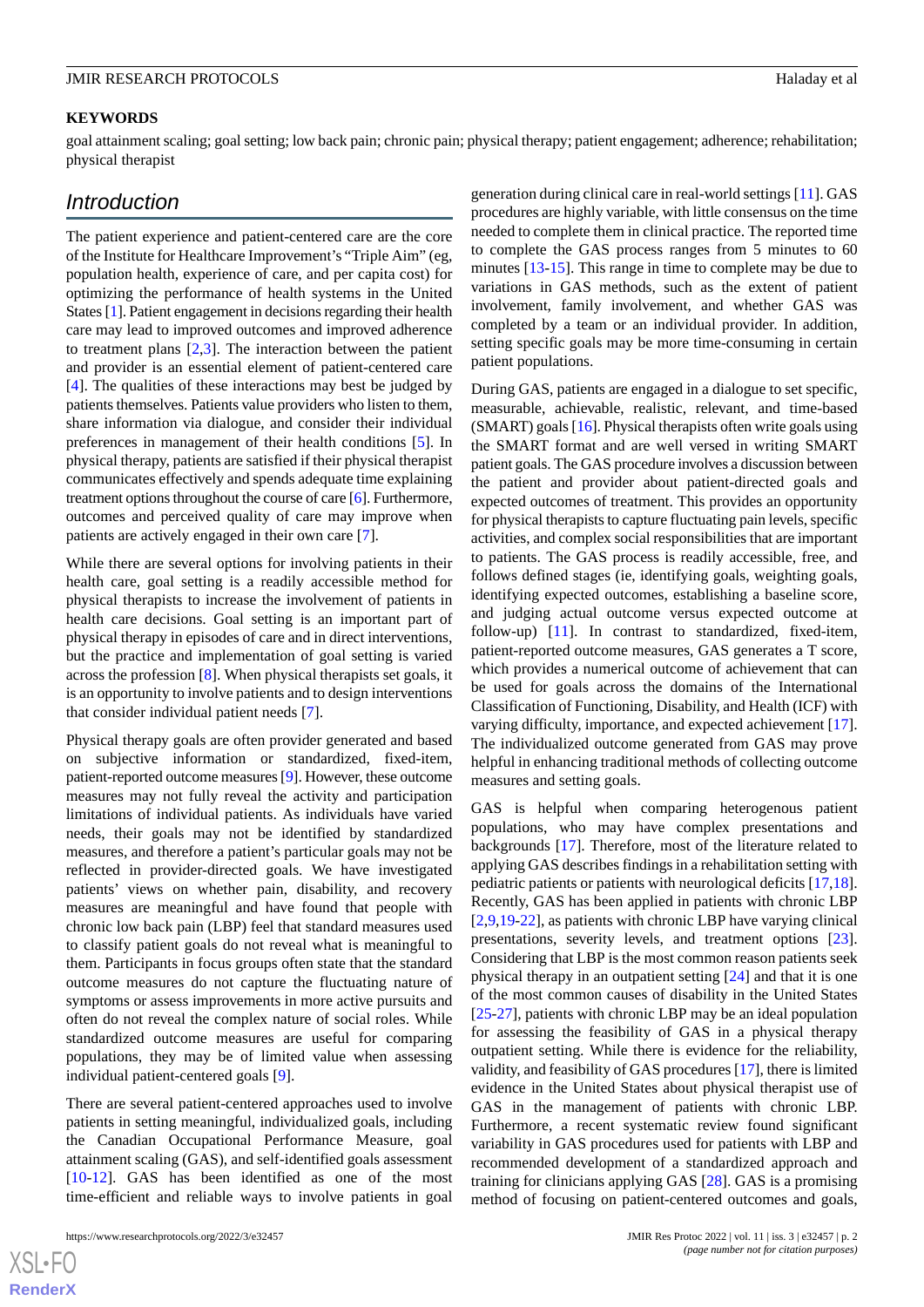but it is not clear how this method may complement standard, pre-existing outcome measures used by physical therapists and how feasible it is in an outpatient setting for patients with chronic LBP. GAS is novel because it provides a standardized means to set patient-provided goals that are quantifiable and can be used to track progress of the patient and compare outcomes across patients. Therefore, the purpose of this paper is to describe the protocol for a study to (1) develop a new application of GAS procedures to be used by physical therapists treating patients with chronic LBP in the United States and (2) test the feasibility of applying GAS procedures in the treatment of patients with chronic LBP in an outpatient physical therapy setting.

## *Methods*

## **Ethics Approval**

The University of South Florida (USF) Institutional Review Board approved this study on April 10, 2019 (Pro00035236), and the approval has been maintained in good standing.

## **Study Design**

This study used a mixed methods design with 2 phases: qualitative and quantitative. [Figure 1](#page-3-0) shows a study overview. The qualitative phase of the study employed focus groups of patients with chronic LBP to identify an inventory of goals that are important and measurable. This inventory was used to develop a series of prompts that will allow physical therapists to assist patients in establishing goals in a clinical setting [[22\]](#page-7-4). The quantitative phase of the study pilot-tested the inventory developed in the qualitative phase in patients with chronic LBP to determine feasibility, reliability, validity, and responsiveness. We will also compare how well GAS identifies changes over time compared to traditional, fixed-item, patient-reported measures.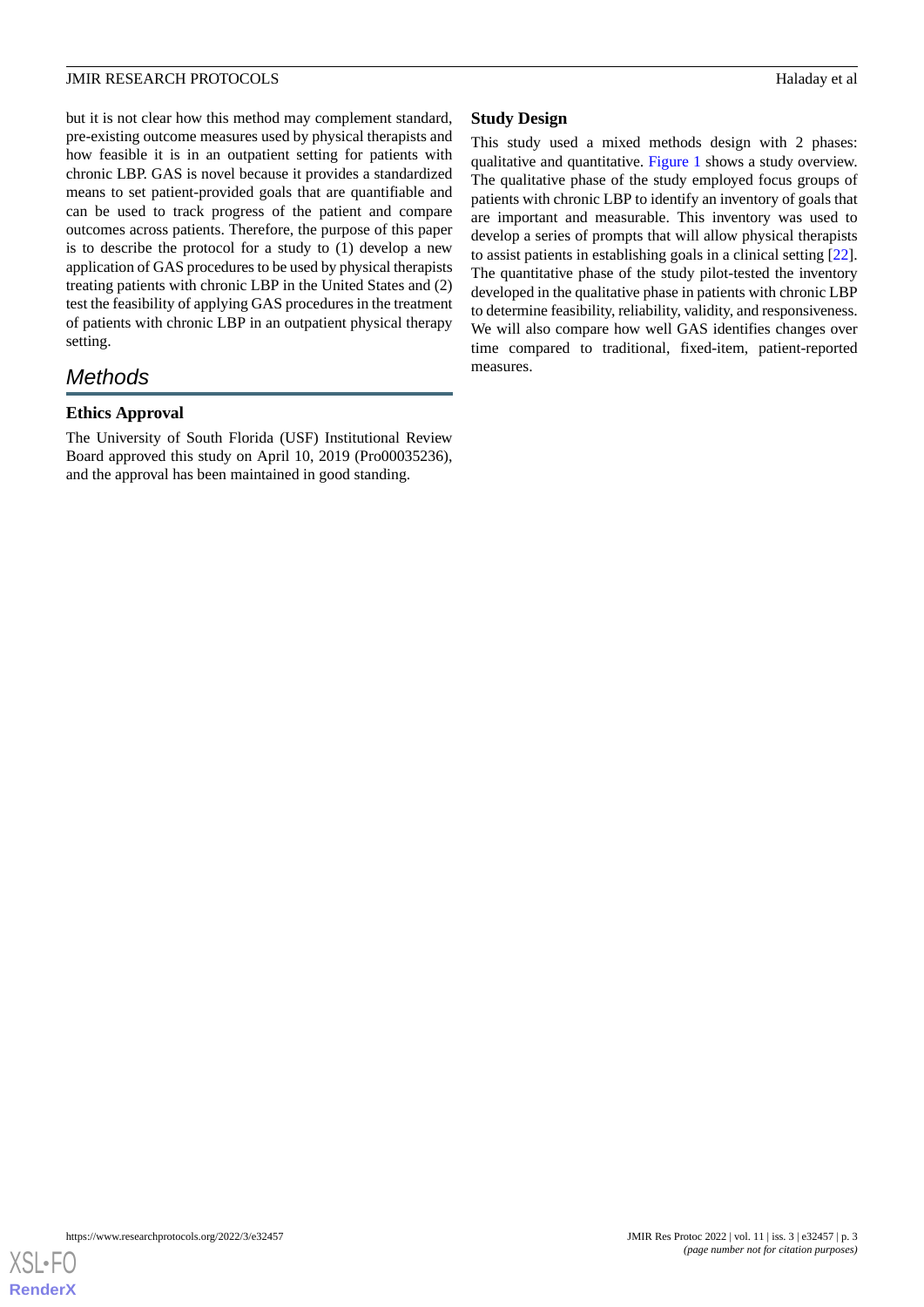#### **JMIR RESEARCH PROTOCOLS Haladay et al.** The second second second second second second second second second second second second second second second second second second second second second second second second second

<span id="page-3-0"></span>Figure 1. Study overview. GAS: goal attainment scaling; LBP: low back pain; NIH: National Institutes of Health; NPRS: numerical pain rating scale; ODI: Oswestry disability index; PROMIS: Patient-Reported Outcomes Measurement Information System; PT: physical therapist; SRM: standardized response mean.



#### **Phase 1**

[XSL](http://www.w3.org/Style/XSL)•FO **[RenderX](http://www.renderx.com/)**

### *Participants*

We assembled 4 to 6 focus groups comprising 6 to 10 adults with chronic LBP from the local community using research alerts sent via the university email listservs. We expected that approximately 30 adults would be needed for this study, as a minimum of 4 focus group discussions are needed to reach code saturation [\[29](#page-7-10)[-31\]](#page-7-11). Participants were included if they were adults (aged 21-64 years) with a history of nonspecific chronic LBP lasting >12 weeks with or without radicular symptoms. Participants were excluded if they had a structural spinal deformity, spinal fracture, osteoporosis, or systemic disease;

https://www.researchprotocols.org/2022/3/e32457 b. 4

had undergone previous spinal surgery; were pregnant or had given birth within the last 6 months; had pending litigation related to worker's compensation; or were undergoing treatment covered under worker's compensation. Participants were recruited from the Tampa Bay area.

#### *Procedures*

Focus groups were conducted face-to-face via internet-based meetings to explore participants' views about the types of goals that should be included in GAS for patients with chronic LBP. There were 6 meetings with 6 to 10 participants that lasted approximately 2 hours [\[29](#page-7-10)]. An experienced facilitator led discussions. Field notes were taken during the interviews and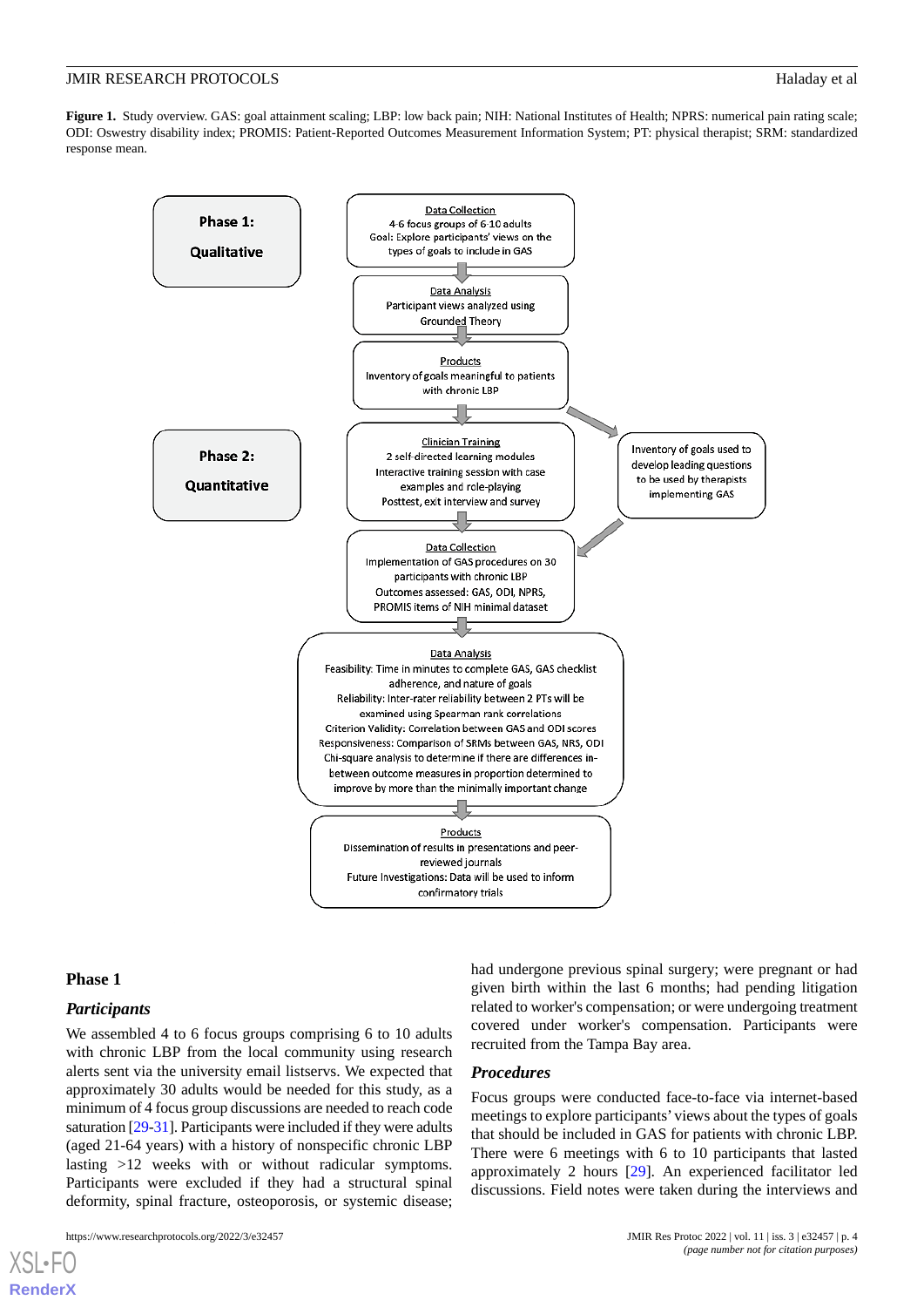#### *Data Analysis*

Participant views were examined with grounded theory principles [\[32](#page-7-12),[33\]](#page-7-13). A grounded theory approach was chosen because the intent of the qualitative portion of the study was to understand what was important about patients' self-identified goals and why. This understanding was used to develop a standardized language and inventory of goals to facilitate the clinical implementation of GAS. We initially became familiar with the data by verifying the transcripts against the audio files and the field notes from each focus group to ensure accuracy and validation of speech allocation to individual participants. Coding began after the transcripts were read and became familiar to the researchers. Data were collected and coded until no new information was found (ie, saturation of the data was achieved). Qualitative data management software (MAXQDA, VERBI Software) was used to facilitate this process.

Once collected and transcribed, the data were independently coded, compared, and organized by 2 or more researchers using a constant comparison method. This qualitative procedure allows meaningful statements from the transcripts to be conceptualized in new ways [\[34](#page-7-14)]. The data coding process included open coding to determine code categories. Open coding was guided by sensitizing concepts found in the literature, including the ICF domains. Coding proceeded to the axial and selective phases to identify patterns in the data and identify the central themes that emerged. Several strategies were used to enhance rigor, including analytical triangulation using multiple coders, setting the goal for intercoder reliability to  $κ=0.80$  (Cohen κ) using a coder-by-coder agreement matrix, peer debriefing group meetings to minimize researcher bias, and member checking to verify findings after focus group participation.

#### **Phase 2**

#### *Participants*

We recruited approximately 30 patients with chronic LBP who sought physical therapy from the USF Physical Therapy Center at the USF Morsani Center for Advanced Healthcare. A sample of 30 participants is considered appropriate for pilot studies of feasibility, and sufficient to estimate effect sizes for confirmatory trials [[35](#page-7-15)[,36](#page-7-16)]. In order to estimate effect size, we used the findings from this study and retrospective change scores from patients with chronic LBP who did not participate in GAS (from our own clinic and from published data) as a comparison group. The USF Physical Therapy Center is the faculty practice of the USF School of Physical Therapy and Rehabilitation Science. This center services the Tampa Bay area and admits approximately 30 patients with chronic LBP each month. The demographics of Tampa Bay closely match national demographics and are very diverse socioeconomically, racially, and ethnically, making Tampa a strategically desirable location for clinical trials.

Participants who met the following criteria were sequentially recruited: aged 21-64, LBP located between the lower rib cage and gluteal fold [\[37](#page-7-17)], pain lasting >12 weeks [[37-](#page-7-17)[39\]](#page-7-18), pain that was not attributable to a specific pathology [[40\]](#page-7-19), pain on at least

https://www.researchprotocols.org/2022/3/e32457 JMIR Res Protoc 2022 | vol. 11 | iss. 3 | e32457 | p. 5

50% of days in the past 6 months [\[37](#page-7-17)], and average pain intensity >2 out of 10 on the Numerical Pain Rating Scale. Participants with a spinal deformity, surgery or fracture, rheumatoid arthritis, extremity pain, physical therapy treatment within the past 6 months, or automobile- or work-related injury were excluded.

#### *Procedures*

Physical therapists from the USF Physical Therapy Center were trained in GAS procedures based upon the principles of Williams and Stieg [\[2](#page-6-1)]; these procedures have been described for use in rehabilitation [[41](#page-8-0)]. Therapist training consisted of 2 self-directed learning modules that covered background information, goal setting and negotiation, the benefits of GAS in diverse patient populations, the use of GAS in patients with chronic LBP, and the implementation of the stages of GAS. Case examples, including videos, were interwoven throughout the modules and an assessment was completed upon conclusion of training. The final step in the training was an interactive session with a study investigator that included role-playing the GAS procedures and providing feedback on performance. Once the therapists were trained (but before they saw patients as part of this study), they completed a posttest and a short survey and were briefly interviewed to examine their views regarding the feasibility of the GAS process. The training design will be streamlined for future studies to facilitate deployment to clinicians. Therapist interviews were transcribed for thematic analysis.

Once the therapists completed training and met all assessment criteria, therapist and patient encounters using GAS commenced. To recruit patients from the USF Morsani Physical Therapy Center, a clinician (included as a research staff member in this study) reviewed electronic medical records of incoming patients. Patients with chronic LBP were contacted via email or traditional mail (if a patient did not have or did not provide an email address) ahead of their visit with information regarding the study. This allowed the potential participant sufficient time prior to their first visit to consider whether they wished to take part in the study. Interested patients were instructed to contact members of the study team. Potential participants were screened and provided consent before participation. During the clinician encounter, which was part of their normal therapy visit, the patient and therapist jointly completed the first part of the GAS using the GAS-Back form. In addition, the participants self-reported the following measures: the Oswestry Disability Index, the Numerical Pain Rating Scale, and the National Institutes of Health Minimal Dataset. These patient-reported outcomes are commonly recommended for use in clinical and research settings and measure a patient's perceptions of impairments in body structure and function, activity limitations, and participation restrictions (see [Multimedia Appendix 1](#page-6-14) for details) [[37,](#page-7-17)[42](#page-8-1)-[44\]](#page-8-2). At the completion of the first visit, the patient completed a form for patient satisfaction with the goal-setting process and the clinician completed a form for patient level of engagement in goal setting. Audio recordings of patient visits were made. This was necessary to determine the reliability and feasibility of GAS in a clinical setting. Additionally, recording the encounter instead of having a research team member observing in the patient room allowed for a more natural interaction between clinician and patient.

 $XS$ -FO **[RenderX](http://www.renderx.com/)**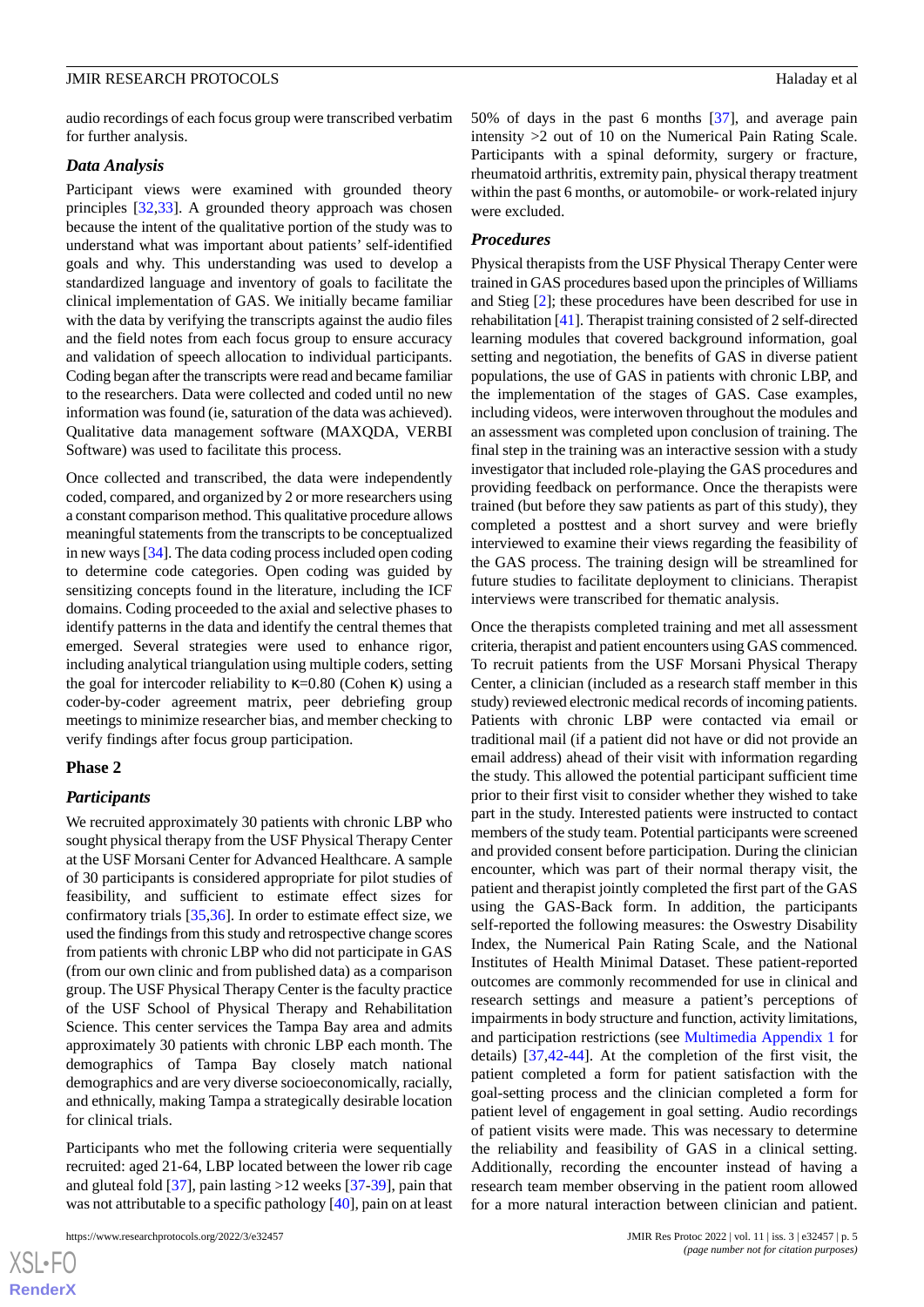Following the initial visit, therapy sessions proceeded as determined in each participant's physical therapy plan of care.

At the final physical therapy session (ie, at discharge), the Oswestry Disability Index and Numerical Pain Rating Scale were completed along with an abbreviated version of the National Institutes of Health Minimal Dataset, containing only the Patient-Reported Outcomes Measurement Information System items [[37\]](#page-7-17). Additionally, the second part of the GAS-Back form, which regards goal achievement, was finalized, global perceived effect and patient satisfaction were measured, and the "collaboRATE" shared decision-making questionnaire was completed. We estimated these could be completed within 20 minutes. If a patient did not return for the last visit, the therapist called to follow up and the final questionnaire was completed over the phone or by using an online platform (Qualtrics).

#### *Data Analysis*

The success of GAS will be assessed based on feasibility, reliability, and validity. To consider the implementation of GAS in routine clinical practice, it must be administered in a timely (<15 minutes average examination time) and consistent (checklist adherence >80%) manner. The GAS process, feasibility, and fidelity will be evaluated by measuring the time (in minutes) to perform the GAS process, checklist adherence (as a percentage), and the nature of the goals identified (using the ICF domains) [[45,](#page-8-3)[46\]](#page-8-4). Interrater reliability of GAS scores will be assessed by examining the association between 2 independent physical therapist examiners using the Spearman rank correlation [\[33](#page-7-13)]. Criterion validity of GAS scores will be assessed by examining the association between GAS and Oswestry Disability Index scores [\[33](#page-7-13),[41\]](#page-8-0). The standardized response means (SRMs) for the Numerical Pain Rating Scale, Oswestry Disability Index, and GAS will be determined and compared to evaluate responsiveness [[20\]](#page-7-20). A larger SRM indicates increased responsiveness of the measure to change. The SRM will be calculated as the ratio of change from pre- to posttest divided by the standard deviation of the change score [[33\]](#page-7-13). A chi-square analysis will determine if different outcome measures show different proportions of patients determined to improve on that test by more than the minimally important change [\[33](#page-7-13)]. While a generally accepted and standardized definition of success for management of chronic LBP has not been established [\[42](#page-8-1)], our operational definition of success is as follows: if a patient shows changes that exceed the minimally important change or cutoff point for each individual measure, that patient's outcome will be defined as successful. Minimally important changes for this analysis will be set at 2 points for the Numerical Pain Rating Scale [[44\]](#page-8-2), 10 points for the Oswestry Disability Index [\[47](#page-8-5)], and 2 points for the global perceived effect rating [[48\]](#page-8-6). Cutoff points will be set at  $\geq 50$  points for GAS [\[20](#page-7-20)]. A GAS score of 50 indicates that the expected outcome was achieved, while a score greater than 50 indicates performance exceeding the expected outcome [\[20](#page-7-20)]. As analyses using change scores have weaknesses, we will also apply alternative approaches, such as analysis of covariance and residual change score [\[49](#page-8-7)]. The measures proposed in this study, including GAS, have acceptable reliability, validity, and responsiveness ([Multimedia Appendix 1](#page-6-14)).

## *Results*

#### **Anticipated Results**

Overall, we anticipate that this study will demonstrate that GAS can be implemented in a consistent and timely manner by outpatient physical therapists, and that patients with chronic LBP will demonstrate clinically important changes that are also important to them. In phase 1 we anticipate that the inventory of goals will accurately represent the domains most important to patients with chronic LBP. This inventory of goals should allow for a series of prompts that can be used by physical therapists to expedite the GAS process in an outpatient setting. In phase 2 we anticipate finding that GAS will be feasible to implement in an outpatient setting. To demonstrate this feasibility, we anticipate that we will find that physical therapist training results in a reliable and timely use of GAS. Furthermore, we anticipate that GAS will demonstrate validity and responsiveness to change when compared to outcome measures commonly used in chronic LBP.

#### **Study Timeline**

#### *Phase 1*

Data collection was completed with the last focus group being held in June 2020. Preliminary data analysis was completed, and the information gleaned from this analysis was used to develop a series of prompts that were used to support the GAS process in phase 2.

#### *Phase 2*

Therapist training was completed in March 2021. Subject recruitment commenced following therapist training, and data collection began in March 2021. Data collection was completed in December 2021, and we expect data analysis to be completed by March 2022. This study is expected to conclude in late 2022.

## *Discussion*

#### **Principal Aims**

This study aims to develop and test the feasibility of a novel application of GAS by physical therapists treating chronic LBP. It represents an important innovation because it facilitates patient-provider interaction and produces goals that encompass the activities and participation that are important to the patient. While goal setting is already part of the routine practice of physical therapists, the process is highly variable, with goals that are traditionally provider generated [[8,](#page-6-7)[50](#page-8-8)]. Knowledge of patient-initiated and patient-centered goals will enable health care providers to offer interventions that are more individualized and focused toward specific goals, leading to improved outcomes [\[18\]](#page-7-2). Furthermore, traditional, standardized, fixed-item patient-reported measures used for patients with chronic LBP (ie, the Numerical Pain Rating Scale and Oswestry Disability Index) may fail to measure constructs that are important to all patients, and therefore GAS may be better able to detect clinical changes that are meaningful to the patient. It is important to note that we are not recommending that we abandon current traditional, fixed-item, patient-reported outcome measures (eg, the Oswestry Disability Index and Numerical Pain Rating Scale).

 $XSJ \cdot F$ **[RenderX](http://www.renderx.com/)**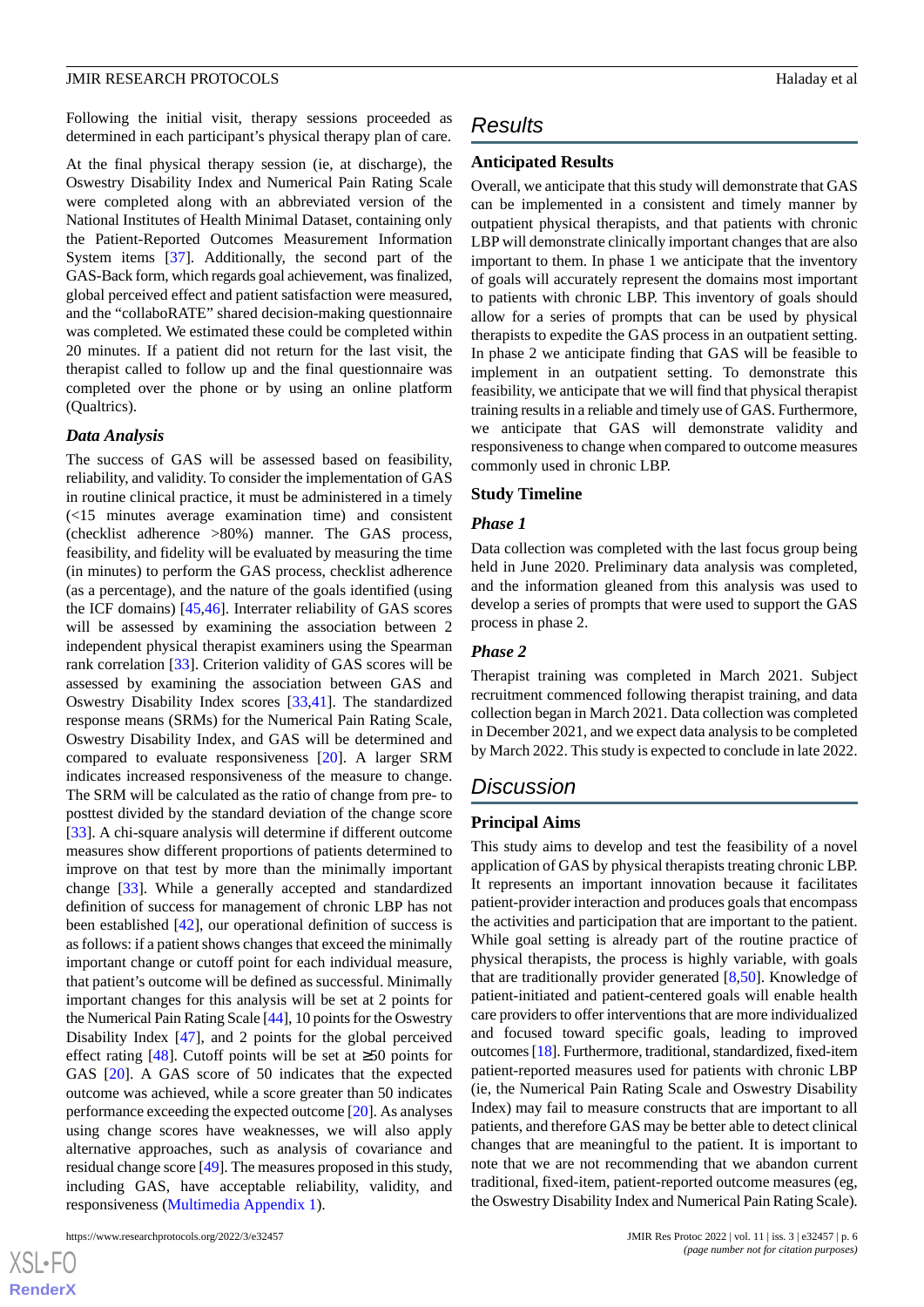#### **JMIR RESEARCH PROTOCOLS Haladay et al.** The second second second second second second second second second second second second second second second second second second second second second second second second second

Rather, we believe that GAS can provide complementary information that augments these more established measures.

#### **Conclusion**

GAS represents an opportunity for patient-centered care in the physical therapy management of chronic LBP. While GAS is not new, it has never been studied in real-world physical therapy for chronic LBP in a clinical setting, a type of practice that has unique time and productivity constraints. For GAS to be successfully implemented in this environment, we must demonstrate that clinicians can be trained efficiently and reliably, that GAS can be implemented in a clinical setting in under 15 minutes, and that GAS is able to detect clinically meaningful changes in patient outcomes.

## **Acknowledgments**

The research reported in this publication was supported by the Agency for Healthcare Research and Quality of the National Institutes of Health under award HS025288-01A1. The content is solely the responsibility of the authors and does not necessarily represent the official views of the National Institutes of Health.

#### **Conflicts of Interest**

<span id="page-6-14"></span>None declared.

## **Multimedia Appendix 1**

<span id="page-6-0"></span>Reliability and validity. [[DOCX File , 41 KB](https://jmir.org/api/download?alt_name=resprot_v11i3e32457_app1.docx&filename=512af1656e9fd9fcd5853d854bee731f.docx)-[Multimedia Appendix 1\]](https://jmir.org/api/download?alt_name=resprot_v11i3e32457_app1.docx&filename=512af1656e9fd9fcd5853d854bee731f.docx)

#### <span id="page-6-1"></span>**References**

- <span id="page-6-2"></span>1. Institute for Healthcare Improvement. The IHI Triple Aim. URL: [http://www.ihi.org/Engage/Initiatives/TripleAim/Pages/](http://www.ihi.org/Engage/Initiatives/TripleAim/Pages/default.aspx) [default.aspx](http://www.ihi.org/Engage/Initiatives/TripleAim/Pages/default.aspx) [accessed 2021-07-27]
- 2. Williams R, Stieg R. Validity and Therapeutic Efficacy of Individual Patient Goal Attainment Procedures in a Chronic Pain Treatment Center. Clin J Pain 1986 Jul 06;2(4):219-228 [[FREE Full text](https://bmchealthservres.biomedcentral.com/articles/10.1186/s12913-016-1423-5)] [doi: [10.1097/00002508-198612000-00003](http://dx.doi.org/10.1097/00002508-198612000-00003)]
- <span id="page-6-4"></span><span id="page-6-3"></span>3. Levack WMM, Dean SG, Siegert RJ, McPherson KM. Purposes and mechanisms of goal planning in rehabilitation: the need for a critical distinction. Disabil Rehabil 2006 Jun 30;28(12):741-749. [doi: [10.1080/09638280500265961\]](http://dx.doi.org/10.1080/09638280500265961) [Medline: [16754571](http://www.ncbi.nlm.nih.gov/entrez/query.fcgi?cmd=Retrieve&db=PubMed&list_uids=16754571&dopt=Abstract)]
- <span id="page-6-5"></span>4. Cooper K, Smith BH, Hancock E. Patient-centredness in physiotherapy from the perspective of the chronic low back pain patient. Physiotherapy 2008 Sep;94(3):244-252. [doi: [10.1016/j.physio.2007.10.006](http://dx.doi.org/10.1016/j.physio.2007.10.006)]
- <span id="page-6-6"></span>5. Jaensch D, Baker N, Gordon S. Contemporaneous patient and health professional views of patient-centred care: a systematic review. Int J Qual Health Care 2019 Dec 31;31(10):G165-G173. [doi: [10.1093/intqhc/mzz118](http://dx.doi.org/10.1093/intqhc/mzz118)] [Medline: [31788686](http://www.ncbi.nlm.nih.gov/entrez/query.fcgi?cmd=Retrieve&db=PubMed&list_uids=31788686&dopt=Abstract)]
- <span id="page-6-7"></span>6. Hush J, Cameron K, Mackey M. Patient satisfaction with musculoskeletal physical therapy care: a systematic review. Phys Ther 2011 Jan;91(1):25-36. [doi: [10.2522/ptj.20100061](http://dx.doi.org/10.2522/ptj.20100061)] [Medline: [21071504\]](http://www.ncbi.nlm.nih.gov/entrez/query.fcgi?cmd=Retrieve&db=PubMed&list_uids=21071504&dopt=Abstract)
- <span id="page-6-8"></span>7. Arnetz JE, Almin I, Bergström K, Franzén Y, Nilsson H. Active patient involvement in the establishment of physical therapy goals: Effects on treatment outcome and quality of care. Adv Physiother 2009 Jul 11;6(2):50-69. [doi: [10.1080/14038190310017147\]](http://dx.doi.org/10.1080/14038190310017147)
- <span id="page-6-9"></span>8. Baker S, Marshak H, Rice G, Zimmerman G. Patient participation in physical therapy goal setting. Phys Ther 2001;81(5):1118-1126. [doi: [10.1093/ptj/81.5.1118](http://dx.doi.org/10.1093/ptj/81.5.1118)]
- <span id="page-6-11"></span>9. Hazard RG, Spratt KF, McDonough CM, Carayannopoulos AG, Olson CM, Reeves V, et al. The Impact of Personal Functional Goal Achievement on Patient Satisfaction With Progress One Year Following Completion of a Functional Restoration Program for Chronic Disabling Spinal Disorders. Spine 2009;34(25):2797-2802. [doi: [10.1097/brs.0b013e3181a9e640\]](http://dx.doi.org/10.1097/brs.0b013e3181a9e640)
- <span id="page-6-12"></span><span id="page-6-10"></span>10. Toomey M, Nicholson D, Carswell A. The clinical utility of the Canadian Occupational Performance Measure. Can J Occup Ther 1995 Dec 22;62(5):242-249. [doi: [10.1177/000841749506200503](http://dx.doi.org/10.1177/000841749506200503)] [Medline: [10152880\]](http://www.ncbi.nlm.nih.gov/entrez/query.fcgi?cmd=Retrieve&db=PubMed&list_uids=10152880&dopt=Abstract)
- 11. Kiresuk TJ, Sherman RE. Goal attainment scaling: A general method for evaluating comprehensive community mental health programs. Community Ment Health J 1968 Dec;4(6):443-453. [doi: [10.1007/bf01530764\]](http://dx.doi.org/10.1007/bf01530764)
- <span id="page-6-13"></span>12. Melville LL, Baltic TA, Bettcher TW, Nelson DL. Patients' perspectives on the self-identified goals assessment. Am J Occup Ther 2002 Nov 01;56(6):650-659. [doi: [10.5014/ajot.56.6.650](http://dx.doi.org/10.5014/ajot.56.6.650)] [Medline: [12458857](http://www.ncbi.nlm.nih.gov/entrez/query.fcgi?cmd=Retrieve&db=PubMed&list_uids=12458857&dopt=Abstract)]
- 13. Stolee P, Rockwood K, Fox RA, Streiner DL. The use of goal attainment scaling in a geriatric care setting. J Am Geriatr Soc 1992 Jun 27;40(6):574-578. [doi: [10.1111/j.1532-5415.1992.tb02105.x](http://dx.doi.org/10.1111/j.1532-5415.1992.tb02105.x)] [Medline: [1587973\]](http://www.ncbi.nlm.nih.gov/entrez/query.fcgi?cmd=Retrieve&db=PubMed&list_uids=1587973&dopt=Abstract)
- 14. Rockwood K, Stolee P, FoxP RA. Use of goal attainment scaling in measuring clinically important change in the frail elderly. J Clin Epidemiol 1993 Oct;46(10):1113-1118. [doi: [10.1016/0895-4356\(93\)90110-m](http://dx.doi.org/10.1016/0895-4356(93)90110-m)]
- 15. Yip AM, Gorman MC, Stadnyk K, Mills WG, MacPherson KM, Rockwood K. A standardized menu for Goal Attainment Scaling in the care of frail elders. Gerontologist 1998 Dec 01;38(6):735-742. [doi: [10.1093/geront/38.6.735](http://dx.doi.org/10.1093/geront/38.6.735)] [Medline: [9868853\]](http://www.ncbi.nlm.nih.gov/entrez/query.fcgi?cmd=Retrieve&db=PubMed&list_uids=9868853&dopt=Abstract)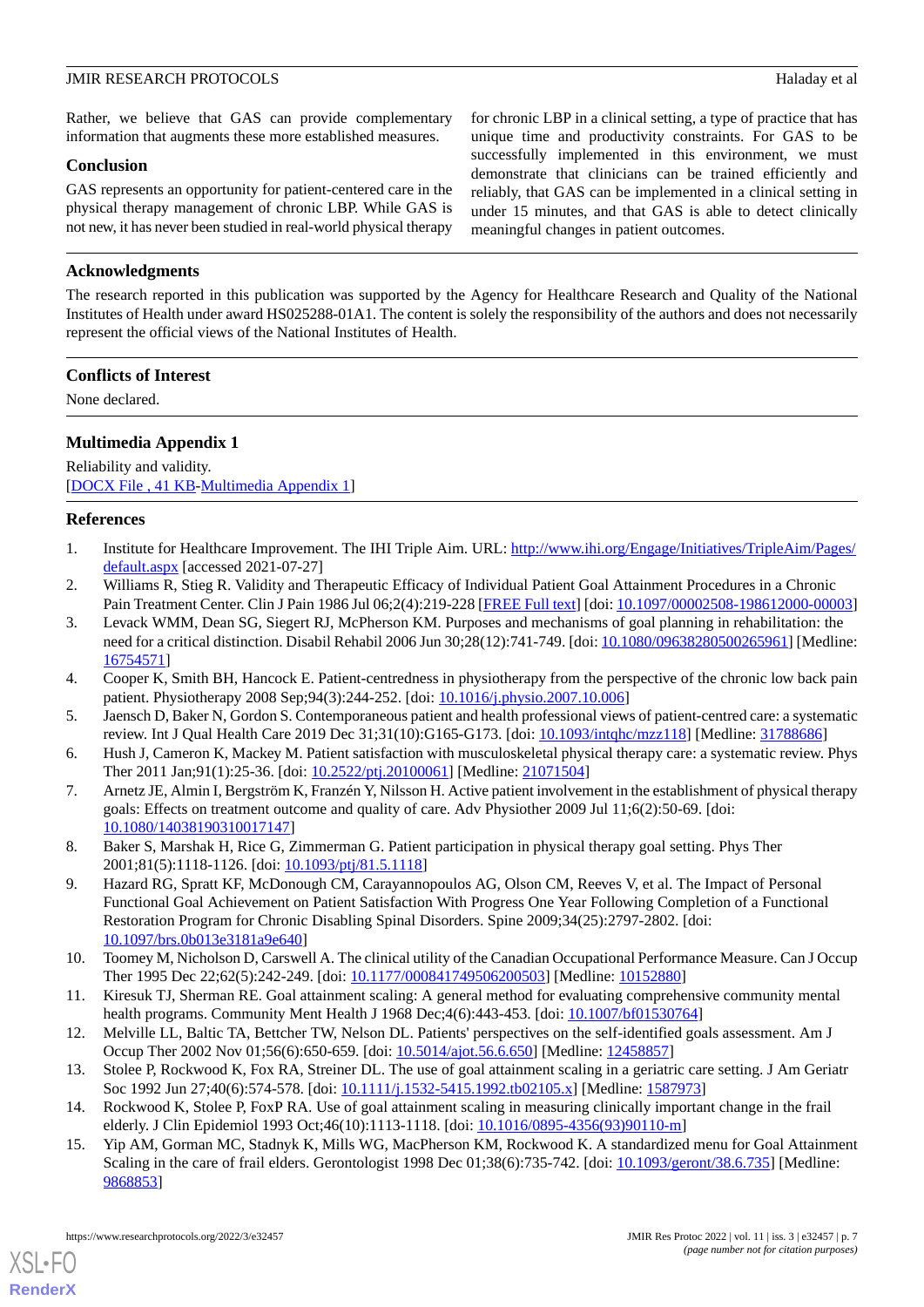- <span id="page-7-0"></span>16. Bovend'Eerdt TJH, Botell RE, Wade DT. Writing SMART rehabilitation goals and achieving goal attainment scaling: a practical guide. Clin Rehabil 2009 Apr;23(4):352-361. [doi: [10.1177/0269215508101741](http://dx.doi.org/10.1177/0269215508101741)] [Medline: [19237435](http://www.ncbi.nlm.nih.gov/entrez/query.fcgi?cmd=Retrieve&db=PubMed&list_uids=19237435&dopt=Abstract)]
- <span id="page-7-2"></span><span id="page-7-1"></span>17. Hurn J, Kneebone I, Cropley M. Goal setting as an outcome measure: A systematic review. Clin Rehabil 2006 Sep 27;20(9):756-772. [doi: [10.1177/0269215506070793\]](http://dx.doi.org/10.1177/0269215506070793) [Medline: [17005500](http://www.ncbi.nlm.nih.gov/entrez/query.fcgi?cmd=Retrieve&db=PubMed&list_uids=17005500&dopt=Abstract)]
- <span id="page-7-3"></span>18. Levack WM, Taylor K, Siegert RJ, Dean SG, McPherson KM, Weatherall M. Is goal planning in rehabilitation effective? A systematic review. Clin Rehabil 2006 Sep 27;20(9):739-755. [doi: [10.1177/0269215506070791\]](http://dx.doi.org/10.1177/0269215506070791) [Medline: [17005499](http://www.ncbi.nlm.nih.gov/entrez/query.fcgi?cmd=Retrieve&db=PubMed&list_uids=17005499&dopt=Abstract)]
- 19. Hazard RG, Spratt KF, McDonough CM, Olson CM, Ossen ES, Hartmann EM, et al. Patient-centered evaluation of outcomes from rehabilitation for chronic disabling spinal disorders: the impact of personal goal achievement on patient satisfaction. Spine J 2012 Dec;12(12):1132-1137 [\[FREE Full text\]](http://europepmc.org/abstract/MED/23067862) [doi: [10.1016/j.spinee.2012.09.003](http://dx.doi.org/10.1016/j.spinee.2012.09.003)] [Medline: [23067862](http://www.ncbi.nlm.nih.gov/entrez/query.fcgi?cmd=Retrieve&db=PubMed&list_uids=23067862&dopt=Abstract)]
- <span id="page-7-20"></span>20. Mannion AF, Caporaso F, Pulkovski N, Sprott H. Goal attainment scaling as a measure of treatment success after physiotherapy for chronic low back pain. Rheumatology (Oxford) 2010 Sep 28;49(9):1734-1738. [doi: [10.1093/rheumatology/keq160\]](http://dx.doi.org/10.1093/rheumatology/keq160) [Medline: [20511346](http://www.ncbi.nlm.nih.gov/entrez/query.fcgi?cmd=Retrieve&db=PubMed&list_uids=20511346&dopt=Abstract)]
- <span id="page-7-4"></span>21. Fisher K, Hardie RJ. Goal attainment scaling in evaluating a multidisciplinary pain management programme. Clin Rehabil 2002 Dec 01;16(8):871-877. [doi: [10.1191/0269215502cr554oa](http://dx.doi.org/10.1191/0269215502cr554oa)] [Medline: [12501949\]](http://www.ncbi.nlm.nih.gov/entrez/query.fcgi?cmd=Retrieve&db=PubMed&list_uids=12501949&dopt=Abstract)
- <span id="page-7-5"></span>22. Mullis R, Hay E. Goal scaling for low back pain in primary care: development of a semi-structured interview incorporating minimal important change. J Eval Clin Pract 2010 Dec;16(6):1209-1214. [doi: [10.1111/j.1365-2753.2009.01296.x\]](http://dx.doi.org/10.1111/j.1365-2753.2009.01296.x) [Medline: [20695953](http://www.ncbi.nlm.nih.gov/entrez/query.fcgi?cmd=Retrieve&db=PubMed&list_uids=20695953&dopt=Abstract)]
- <span id="page-7-6"></span>23. Chou R, Loeser JD, Owens DK, Rosenquist RW, Atlas SJ, Baisden J, American Pain Society Low Back Pain Guideline Panel. Interventional therapies, surgery, and interdisciplinary rehabilitation for low back pain: an evidence-based clinical practice guideline from the American Pain Society. Spine (Phila Pa 1976) 2009 May 01;34(10):1066-1077. [doi: [10.1097/BRS.0b013e3181a1390d](http://dx.doi.org/10.1097/BRS.0b013e3181a1390d)] [Medline: [19363457\]](http://www.ncbi.nlm.nih.gov/entrez/query.fcgi?cmd=Retrieve&db=PubMed&list_uids=19363457&dopt=Abstract)
- <span id="page-7-7"></span>24. Wu A, March L, Zheng X, Huang J, Wang X, Zhao J, et al. Global low back pain prevalence and years lived with disability from 1990 to 2017: estimates from the Global Burden of Disease Study 2017. Ann Transl Med 2020 Mar;8(6):299 [\[FREE](https://doi.org/10.21037/atm.2020.02.175) [Full text\]](https://doi.org/10.21037/atm.2020.02.175) [doi: [10.21037/atm.2020.02.175\]](http://dx.doi.org/10.21037/atm.2020.02.175) [Medline: [32355743\]](http://www.ncbi.nlm.nih.gov/entrez/query.fcgi?cmd=Retrieve&db=PubMed&list_uids=32355743&dopt=Abstract)
- <span id="page-7-8"></span>25. Marras WS. Occupational low back disorder causation and control. Ergonomics 2000 Jul 10;43(7):880-902. [doi: [10.1080/001401300409080\]](http://dx.doi.org/10.1080/001401300409080) [Medline: [10929824\]](http://www.ncbi.nlm.nih.gov/entrez/query.fcgi?cmd=Retrieve&db=PubMed&list_uids=10929824&dopt=Abstract)
- <span id="page-7-9"></span>26. Guo HR, Tanaka S, Halperin WE, Cameron LL. Back pain prevalence in US industry and estimates of lost workdays. Am J Public Health 1999 Jul;89(7):1029-1035. [doi: [10.2105/ajph.89.7.1029](http://dx.doi.org/10.2105/ajph.89.7.1029)] [Medline: [10394311](http://www.ncbi.nlm.nih.gov/entrez/query.fcgi?cmd=Retrieve&db=PubMed&list_uids=10394311&dopt=Abstract)]
- <span id="page-7-10"></span>27. Brault M, Hootman J, Helmick C, Theis K, Armour B. Prevalence and Most Common Causes of Disability Among Adults -- United States, 2005. (Cover story). Article. MMWR Morb Mortal Wkly Rep 2009;58(16):421-426 [[FREE Full text](https://www.cdc.gov/mmwr/preview/mmwrhtml/mm5816a2.htm)]
- 28. Haladay D, Swisher L, Hardwick D. Goal attainment scaling for patients with low back pain in rehabilitation: A systematic review. Health Sci Rep 2021 Sep 22;4(3):e378-e312 [[FREE Full text](https://doi.org/10.1002/hsr2.378)] [doi: [10.1002/hsr2.378](http://dx.doi.org/10.1002/hsr2.378)] [Medline: [34589616](http://www.ncbi.nlm.nih.gov/entrez/query.fcgi?cmd=Retrieve&db=PubMed&list_uids=34589616&dopt=Abstract)]
- <span id="page-7-12"></span><span id="page-7-11"></span>29. Carpenter C. Using qualitative focus groups to evaluate health programmes and service delivery. In: Hammell KW, Carpenter C, editors. Qualitative Research in Evidence-Based Rehabilitation. London, UK: Churchill Livingstone; 2004:51-64.
- <span id="page-7-13"></span>30. Hennink MM, Kaiser BN, Marconi VC. Code Saturation Versus Meaning Saturation: How Many Interviews Are Enough? Qual Health Res 2017 Mar 26;27(4):591-608. [doi: [10.1177/1049732316665344](http://dx.doi.org/10.1177/1049732316665344)] [Medline: [27670770\]](http://www.ncbi.nlm.nih.gov/entrez/query.fcgi?cmd=Retrieve&db=PubMed&list_uids=27670770&dopt=Abstract)
- <span id="page-7-14"></span>31. Thomson S. Sample Size and Grounded Theory. JOAAG 2011;5(1):45-52 [\[FREE Full text\]](https://ssrn.com/abstract=3037218)
- <span id="page-7-15"></span>32. Walker D, Myrick F. Grounded theory: an exploration of process and procedure. Qual Health Res 2006 Apr;16(4):547-559. [doi: [10.1177/1049732305285972](http://dx.doi.org/10.1177/1049732305285972)] [Medline: [16513996\]](http://www.ncbi.nlm.nih.gov/entrez/query.fcgi?cmd=Retrieve&db=PubMed&list_uids=16513996&dopt=Abstract)
- <span id="page-7-16"></span>33. Portney P, Watkins M. Foundations of Clinical Research: Applications to Practice 3rd ed. Philadelphia: FA Davis Company; 2015:569-658.
- 34. Oktay J. Grounded theory. In: Pocket guides to social work research methods. Oxford: Oxford University Press; 2012:52-103.
- <span id="page-7-17"></span>35. Browne RH. On the use of a pilot sample for sample size determination. Stat Med 1995 Sep 15;14(17):1933-1940. [doi: [10.1002/sim.4780141709\]](http://dx.doi.org/10.1002/sim.4780141709) [Medline: [8532986\]](http://www.ncbi.nlm.nih.gov/entrez/query.fcgi?cmd=Retrieve&db=PubMed&list_uids=8532986&dopt=Abstract)
- 36. Billingham SAM, Whitehead AL, Julious SA. An audit of sample sizes for pilot and feasibility trials being undertaken in the United Kingdom registered in the United Kingdom Clinical Research Network database. BMC Med Res Methodol 2013;13:104 [[FREE Full text](http://bmcmedresmethodol.biomedcentral.com/articles/10.1186/1471-2288-13-104)] [doi: [10.1186/1471-2288-13-104\]](http://dx.doi.org/10.1186/1471-2288-13-104) [Medline: [23961782\]](http://www.ncbi.nlm.nih.gov/entrez/query.fcgi?cmd=Retrieve&db=PubMed&list_uids=23961782&dopt=Abstract)
- <span id="page-7-18"></span>37. Deyo RA, Dworkin SF, Amtmann D, Andersson G, Borenstein D, Carragee E, et al. Report of the NIH Task Force on Research Standards for Chronic Low Back Pain. Spine J 2014 Aug 01;14(8):1375-1391. [doi: [10.1016/j.spinee.2014.05.002\]](http://dx.doi.org/10.1016/j.spinee.2014.05.002) [Medline: [24950669](http://www.ncbi.nlm.nih.gov/entrez/query.fcgi?cmd=Retrieve&db=PubMed&list_uids=24950669&dopt=Abstract)]
- <span id="page-7-19"></span>38. Delitto A, George SZ, Van Dillen L, Whitman JM, Sowa G, Shekelle P, et al. Low Back Pain. J Orthop Sports Phys Ther 2012 Apr;42(4):A1-A57. [doi: [10.2519/jospt.2012.42.4.a1](http://dx.doi.org/10.2519/jospt.2012.42.4.a1)]
- 39. Chou R, Qaseem A, Snow V, Casey D, Cross JT, Shekelle P, Clinical Efficacy Assessment Subcommittee of the American College of Physicians, American College of Physicians, American Pain Society Low Back Pain Guidelines Panel. Diagnosis and treatment of low back pain: a joint clinical practice guideline from the American College of Physicians and the American Pain Society. Ann Intern Med 2007 Oct 02;147(7):478-491 [[FREE Full text](https://www.acpjournals.org/doi/abs/10.7326/0003-4819-147-7-200710020-00006?url_ver=Z39.88-2003&rfr_id=ori:rid:crossref.org&rfr_dat=cr_pub%3dpubmed)] [doi: [10.7326/0003-4819-147-7-200710020-00006](http://dx.doi.org/10.7326/0003-4819-147-7-200710020-00006)] [Medline: [17909209](http://www.ncbi.nlm.nih.gov/entrez/query.fcgi?cmd=Retrieve&db=PubMed&list_uids=17909209&dopt=Abstract)]
- 40. Balagué F, Mannion AF, Pellisé F, Cedraschi C. Non-specific low back pain. The Lancet 2012 Feb;379(9814):482-491. [doi: [10.1016/s0140-6736\(11\)60610-7](http://dx.doi.org/10.1016/s0140-6736(11)60610-7)]